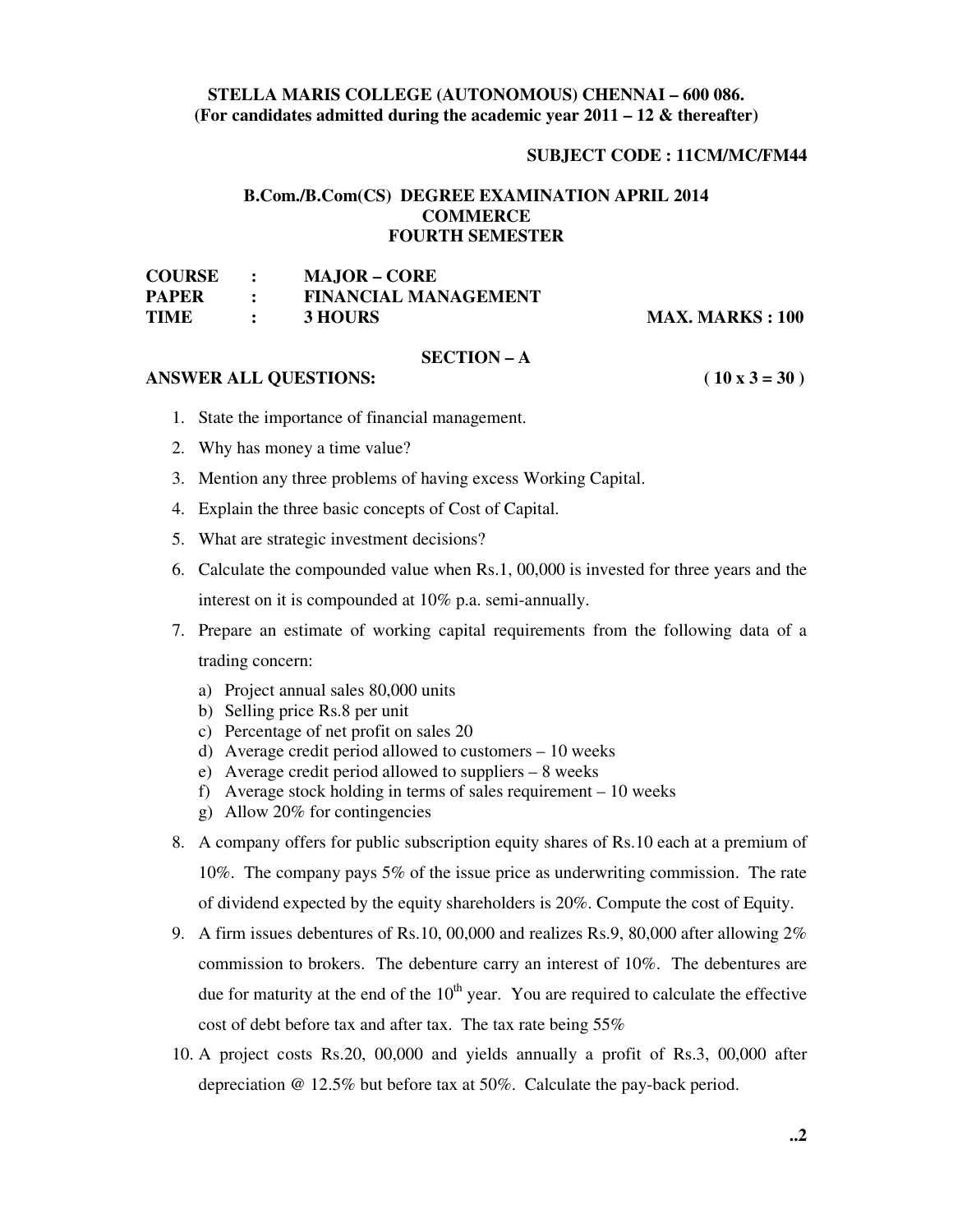# **SECTION – B**

### **ANSWER ANY FIVE QUESTIONS:**  $(5 \times 8 = 40)$

11. "Investment, financing and dividend decisions are all inter related" – comment.

- 12. Explain the process for calculating the present value of a sum received after 'n' years.
- 13. What is capital budgeting decision? Why is it important for a firm?
- 14. a) Given the time value of money as 10% (i.e. the discounting factor) you are required to find out the present value of future cash inflows that will be received over the next four years.

| Year | Cash flows (Rs) |
|------|-----------------|
|      | 1,000           |
| ာ    | 2,000           |
| 3    | 3,000           |
|      | 4,000           |

- b) Find out the present value of an annuity of Rs.3,000 over the three years when discounted at 10%.
- 15. From the following information taken from the books of a manufacturing concern, compute the operating cycle in days:

| Period covered                                | 365 days         |
|-----------------------------------------------|------------------|
| Average period of credit allowed by suppliers | 16 days          |
|                                               | $Rs.$ in $000's$ |
| Average of total debtors outstanding          | 480              |
| Raw materials consumption                     | 4,400            |
| Total production cost                         | 10,000           |
| Total cost of sales                           | 10,500           |
| Sales for the year                            | 16,000           |
| Value of average stock maintained:            |                  |
| Raw materials                                 | 320              |
| Work in progress                              | 350              |
| Finished goods                                | 260              |
|                                               |                  |

- 16. Your company's share is quoted in the market at Rs.20 currently. The company pays a dividend of Rs.2 per share and the investor's market expects a growth rate of 5% per year. You are required to compute:
	- (i) The company's equity cost of capital
	- (ii) If the company's cost of capital is  $8\%$  and the anticipated growth rate is  $5\%$ p.a., dividend of Rs.2 is to be maintained, calculate the market value of equity share.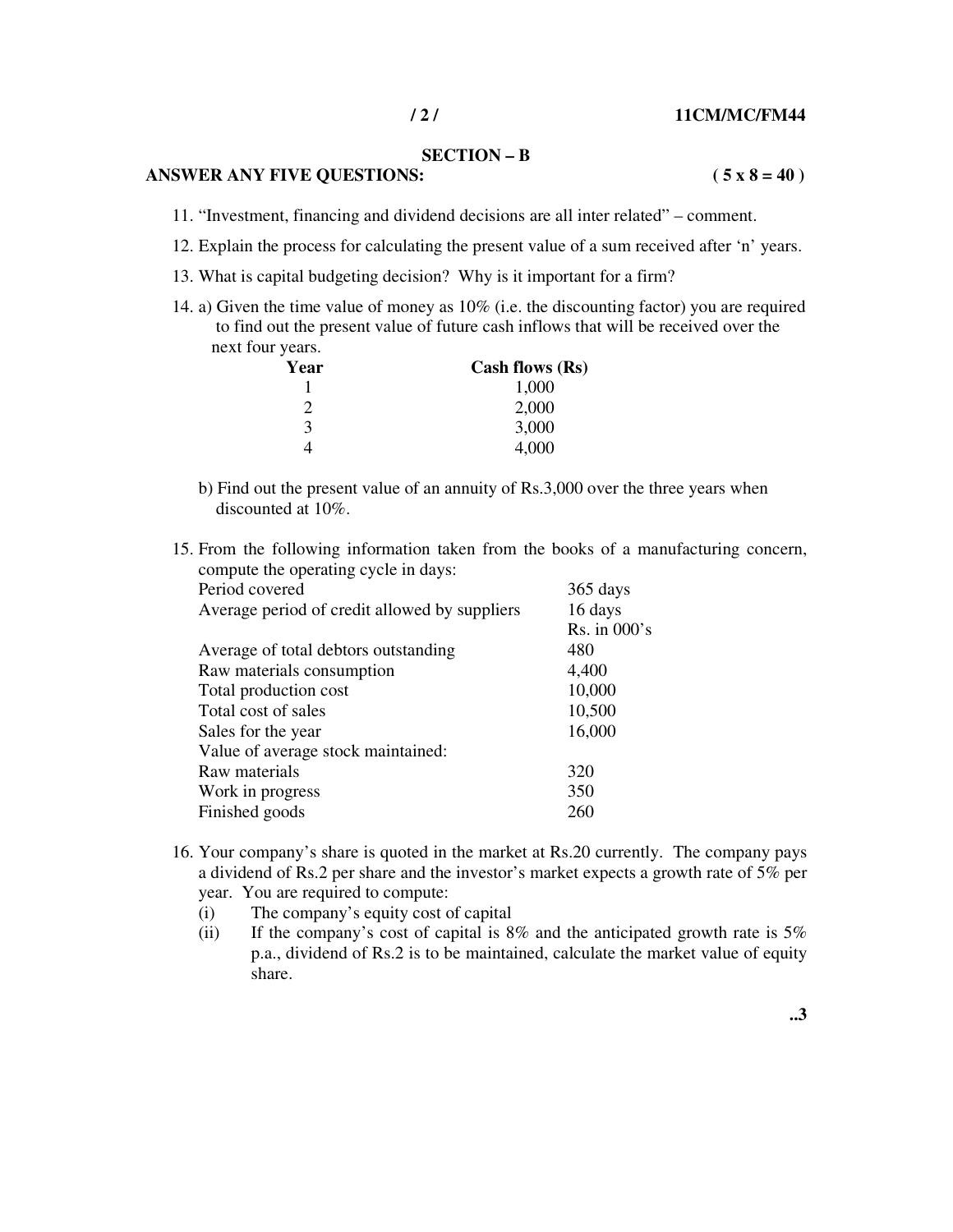17. Bhagawath Electronics Ltd., is planning to introduce Mechanisation to replace the labour force. Two alternatives are available, advise the management to select the machine under pay back period method.

|                                                                                                                                                                                                                                   |            | Machine X                                        | Machine Y |
|-----------------------------------------------------------------------------------------------------------------------------------------------------------------------------------------------------------------------------------|------------|--------------------------------------------------|-----------|
| Cost of the machine                                                                                                                                                                                                               | <b>R</b> s | 50,000                                           | 40,000    |
| Estimated life of the machine                                                                                                                                                                                                     |            | 10 years                                         | 8 years   |
| Estimated savings in scrap per year                                                                                                                                                                                               | $\rm Rs$   | 1,000                                            | 1,000     |
| Estimated cost of materials p.a.                                                                                                                                                                                                  | Rs         | 2,000                                            | 3,000     |
| Maintenance cost p.a.                                                                                                                                                                                                             | $\rm Rs$   | 2,500                                            | 3,100     |
| Additional cost of supervision                                                                                                                                                                                                    | <b>Rs</b>  | 1,500                                            | 2,000     |
| Estimated savings in wages                                                                                                                                                                                                        | $\rm Rs$   | 10,000                                           | 12,500    |
| $\mathbf{r}$ . The set of the set of the set of the set of the set of the set of the set of the set of the set of the set of the set of the set of the set of the set of the set of the set of the set of the set of the set of t |            | $F \cap T$<br>$\sim$ $\sim$ $\sim$ $\sim$ $\sim$ |           |

Depreciation is taken on straight line basis. Assume tax rate as 50%

#### **SECTION – C**

# ANSWER ANY TWO QUESTIONS: (2 x 15 = 30)

18. From the following information, prepare an estimate of working capital requirements:

| (i)   | Projected annual sales | 52,000 units         |
|-------|------------------------|----------------------|
| (ii)  | Selling price          | Rs.60 per unit       |
| (iii) | Raw material cost      | 40% of selling price |
| (iv)  | Direct labour cost     | 30% of selling price |
| (v)   | Overheads              | 20% of selling price |

Raw materials remain in stock on an average for 3 weeks. Goods remain in production process for 4 weeks on an average. 5 weeks are allowed to debtors to pay while firm gets 3 week credit from suppliers. Finished goods remain in stock for one month. Lag in the payment of wages and overhead expenses is 2 weeks. 50% of the sales are on cash basis. Assume that goods in process are 100% complete with respect to materials but only 50% in conversion costs.

19. A limited company has the following capital structure:

| Equity share capital $(2, 00, 000)$ shares | Rs.40, 00,000 |
|--------------------------------------------|---------------|
| 6% preference share capital                | 10, 00,000    |
| 8\% debentures                             | 30, 00,000    |
|                                            | Rs.80, 00,000 |

 \_\_\_\_\_\_\_\_\_\_\_ The market price of the company's equity share is Rs.20. It is expected that company will pay a current dividend of Rs 2 per share which will grow at 7% for ever. The tax rate may be presumed at 50%. You are required to compute the following:

- a) A weighted average cost of capital based on existing capital structure
- b) The new weighted average cost of capital if the company raises an additional Rs.20, 00,000 debt by issuing 10% debentures. This would result in increasing the expected dividend to Rs. 3 and leave the growth rate unchanged but the price of the equity share will fall to Rs. 15 per share.